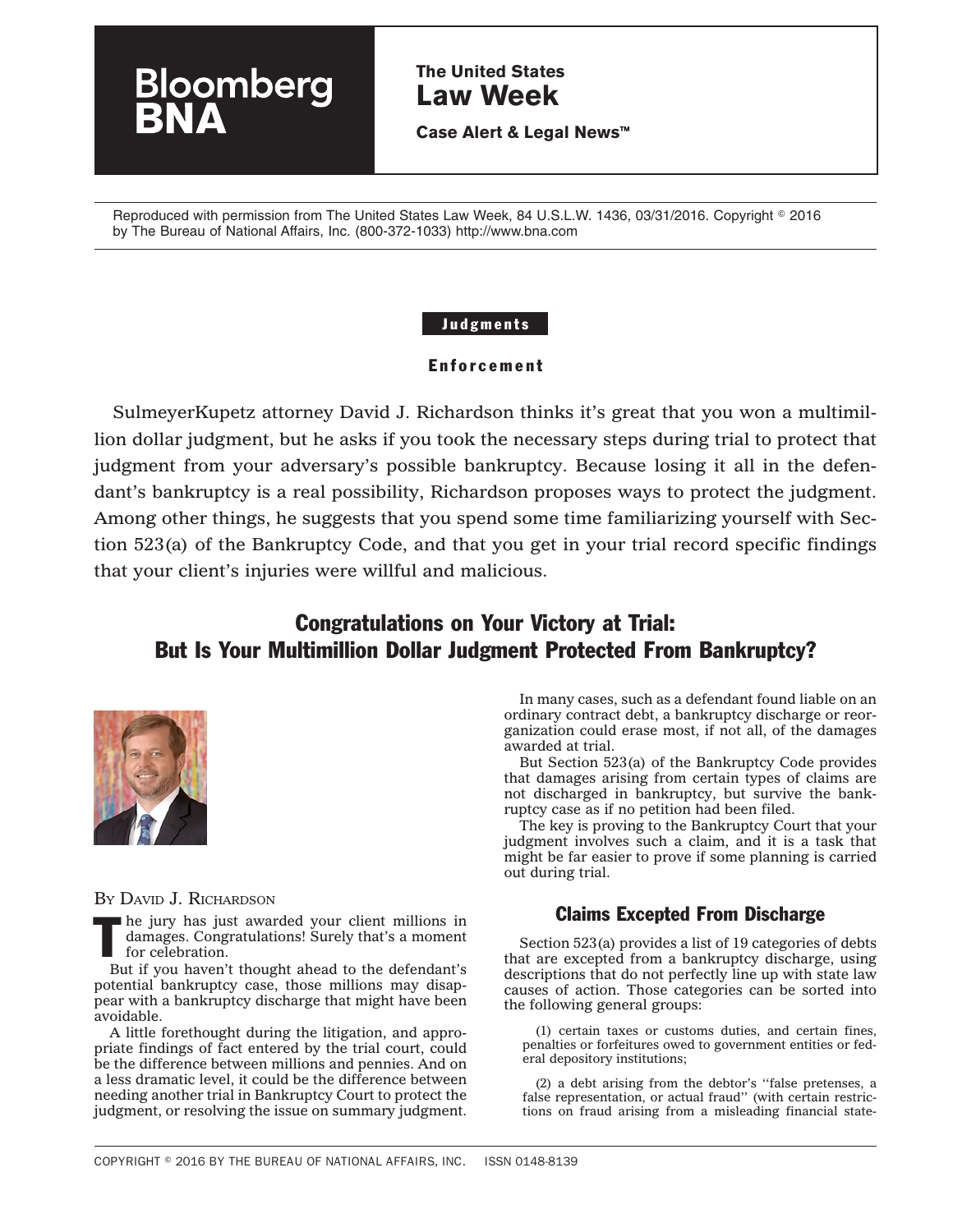ment), fraud while acting in a fiduciary capacity, embezzlement or larceny;

(3) willful and malicious injury caused by the debtor to a person or property;

(4) known claims that the debtor did not list in this case, or an earlier case;

(5) domestic support obligations and claims arising from a separation or divorce decree;

(6) student loans;

(7) death or personal injury claims arising from the debtor's intoxicated operation of a motor vehicle, vessel or aircraft;

(8) criminal restitution, violation of federal securities laws, and certain fees imposed on prisoners;

(9) certain fees or assessments arising from condominium ownership; and

(10) repayment of loans made under pension, profitsharing, stock bonus or related plans.

In a commercial litigation setting, the types of nondischargeable claims that are most likely to be at issue are claims for fraud, for breach of fiduciary duty, and for willful and malicious injury.

Often, a Bankruptcy Court will find on summary judgment that a state court judgment for claims of fraud or breach of fiduciary duty plainly satisfies Section 523(a), for collateral estoppel purposes, because the elements of the state law claims for fraud or breach of fiduciary duty match the requirements for a nondischargeable fraud or fiduciary duty claim under Section 523(a).

But in cases that involve other causes of action, such as claims for tort or contract damages, there are no categories under Section 523(a) that naturally require a showing of the same elements.

In such cases, creditors will often argue that the damages arising from the contract breach or tort constitute ''willful and malicious'' injury under Section 523(a)(6). But the potential for success under Section 523(a)(6) depends largely on the evidence offered at trial, and the findings that the state court did, or did not, make in the course of entering judgment.

A little planning during trial can mean a substantial difference in collection costs, and a substantial difference in the ultimate recovery.

## What Is ''Willful and Malicious Injury?''

Section 523(a)(6) provides an exception to discharge for damages that arise from ''willful and malicious injury by the debtor to another entity or to the property of another entity.'' In order to satisfy the standard, a judgment creditor must demonstrate that its damages arise from injury caused by the debtor that was both willful *and* malicious.

An injury is ''willful'' under Section 523(a)(6) if the debtor intends the consequences of their actions. *Kawaauhau v. Geiger*, 523 U.S. 57, 61 (1998) (''willful'' indicates ''a deliberate or intentional injury, not merely a deliberate or intentional act that leads to injury.'').

The focus is on the debtor's state of mind at the time the injurious action is taken: either the debtor must have the subjective intent to cause harm, or have the subjective belief, i.e., actual knowledge, that harm is substantially certain to result. *Carrillo v. Su (In re Su)*, 290 F.3d 1140, 1145-46 (9th Cir. 2002). Subjective intent or substantial certainty may be inferred from all of the facts and circumstances established. *Id.* at 1146 n.6.

The ''malicious'' injury prong focuses more on the act and its consequences, and requires proof of ''(1) a wrongful act,  $(2)$  done intentionally,  $(3)$  which necessarily causes injury, and (4) is done without just cause or excuse.'' *Petralia v. Jercich (In re Jercich)*, 238 F.3d 1202, 1209 (9th Cir. 2001).

In some cases, findings of fact that mirror these terms may naturally arise in litigation.

There is nothing particularly unique about findings that the defendant acted with an intent to cause harm, or that the act was wrongful, necessarily caused injury, or was done without just cause. But where any of these elements are not addressed in the prior litigation with specific findings of fact that will support a motion for summary judgment, then a trial is likely to be required in Bankruptcy Court.

For reasons of cost and expediency, it could be far

#### easier to ensure that the elements of

nondischargeability are clearly addressed at the

initial trial, not merely as a matter of verbiage

in findings of fact, but as an issue that was proven

at trial.

For reasons of cost and expediency, it could be far easier to ensure that these elements of nondischargeability are clearly addressed at the initial trial, not merely as a matter of verbiage in findings of fact, but as an issue that was proven at trial.

While it would certainly aid a motion for summary judgment if the state court were to enter findings that actually address the ''willful'' and ''malicious'' requirements with the same terminology that a Bankruptcy Court would apply, a judgment may still have collateral estoppel effect in Bankruptcy Court if the prior court made sufficient findings to show that the two elements were met by the debtor's conduct, regardless of the specific language chosen by the court. *See [W. Reserve Area](http://www.bloomberglaw.com/public/document/Western_Reserve_Area_Agency_on_Aging_v_Mitchell_In_re_Mitchell_No) [Agency on Aging v. Mitchell \(In re Mitchell\)](http://www.bloomberglaw.com/public/document/Western_Reserve_Area_Agency_on_Aging_v_Mitchell_In_re_Mitchell_No)*, 2014 BL 329957 (Bankr. N.D. Ohio Nov. 21, 2014) (claim for prepetition discovery abuse sanctions were awarded under state law standards, but were ''essentially the same'' as the standards under Section 523(a)(6)); *Elbing v. Blair (In re Blair)*, 359 B.R. 233, 238 (Bankr. E.D. Wis. 2007) (''The state court's findings with respect to the intentional nature of the defendant's conduct, while not couched in the same words nevertheless as a matter of law meets the test for a finding of willfulness.'').

On the other hand, where a state court's findings of fact include the proper terms ''willful and malicious,'' but the issue was not actually litigated, the findings may be accorded no collateral estoppel effect. *See [Osborn v.](http://www.bloomberglaw.com/public/document/Osborn_v_Miller_In_re_Miller_CASE_NO_0526140_ADV_NO_066028_2010_B) [Miller \(In re Miller\)](http://www.bloomberglaw.com/public/document/Osborn_v_Miller_In_re_Miller_CASE_NO_0526140_ADV_NO_066028_2010_B)*, 2010 BL 144870 (Bankr. D. Kan. June 16, 2010).

More critically, a state court's findings that a defendant/debtor acted in a manner that would be inconsistent with willful or malicious conduct will collat